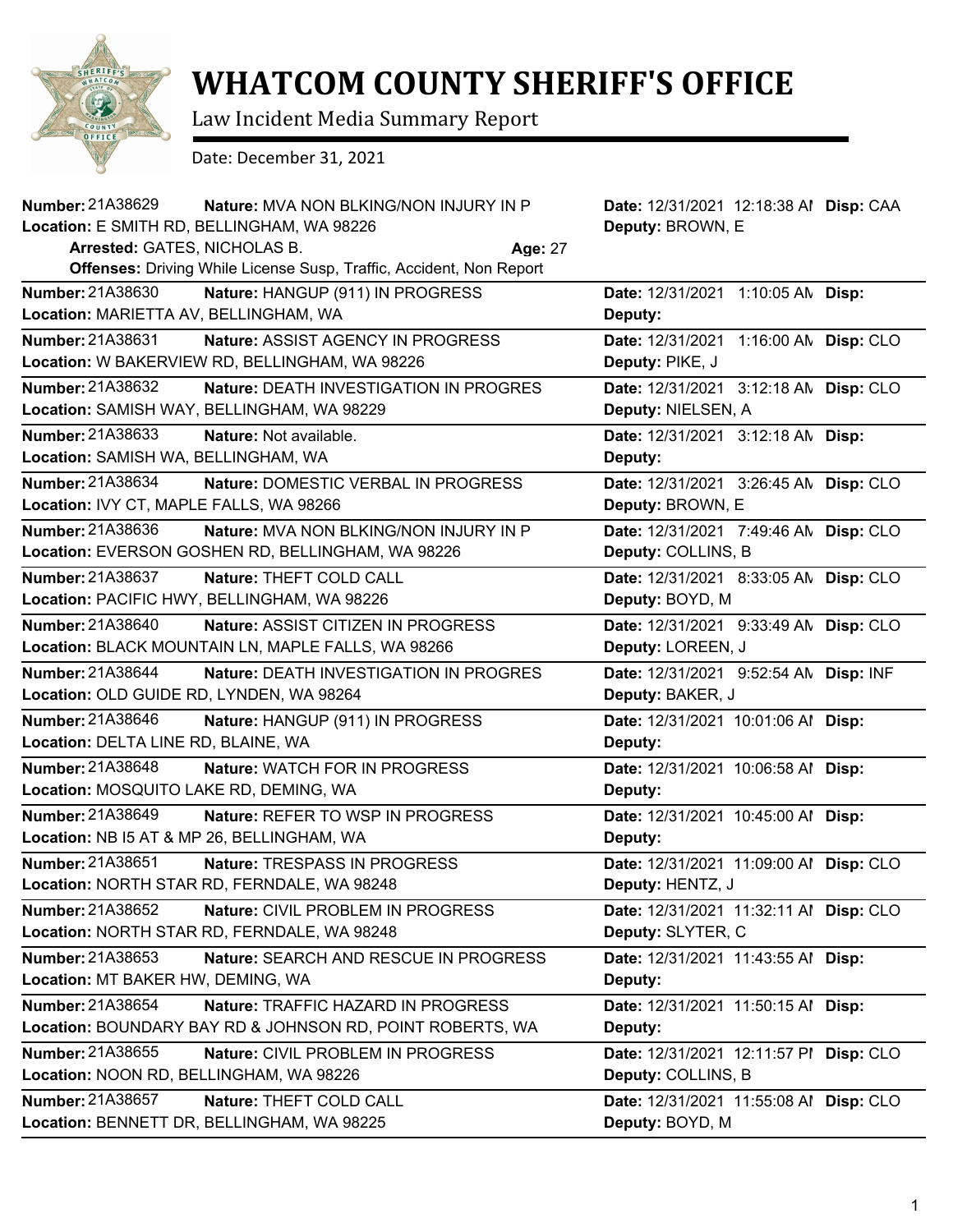| <b>Number: 21A38658</b>                                                                           | Nature: DOMESTIC PHYSICAL IN PROGRESS                                                   |                   | Date: 12/31/2021 12:58:44 PI Disp: CAA                     |  |
|---------------------------------------------------------------------------------------------------|-----------------------------------------------------------------------------------------|-------------------|------------------------------------------------------------|--|
| Location: WHITECAP RD, BELLINGHAM, WA 98229                                                       |                                                                                         | Deputy: SLYTER, C |                                                            |  |
| Arrested: DORSCH, SHEREEN H.                                                                      |                                                                                         | Age: 49           |                                                            |  |
| <b>Offenses: Assault 4th DV</b><br>Number: 21A38660                                               |                                                                                         |                   |                                                            |  |
|                                                                                                   | Nature: MVA NON BLKING/NON INJURY IN P<br>Location: DRAYTON HARBOR RD, BLAINE, WA 98230 |                   | Date: 12/31/2021 1:19:23 PM Disp: CLO<br>Deputy: OSBORN, D |  |
|                                                                                                   |                                                                                         |                   |                                                            |  |
| Number: 21A38661                                                                                  | Nature: ASSIST CITIZEN IN PROGRESS                                                      |                   | Date: 12/31/2021 1:44:01 PM Disp: CLO                      |  |
|                                                                                                   | Location: POLO PARK DR & HONEYCOMB LN, BELLINGHAM, WA 98229                             |                   | Deputy: OSBORN, D                                          |  |
| Number: 21A38662<br>Location: SUNSET DR, BELLINGHAM, WA                                           | Nature: TRAFFIC HAZARD IN PROGRESS                                                      |                   | Date: 12/31/2021 1:49:24 PM Disp:<br>Deputy:               |  |
| Number: 21A38663                                                                                  | Nature: REFER TO OTHER AGENCY IN PROGR                                                  |                   | Date: 12/31/2021 1:51:19 PM Disp:                          |  |
| Location: SIPER RD, EVERSON, WA                                                                   |                                                                                         |                   | Deputy:                                                    |  |
| Number: 21A38664                                                                                  | Nature: MENTAL IN PROGRESS                                                              |                   | Date: 12/31/2021 1:52:28 PM Disp:                          |  |
| Location: SURF PL, BLAINE, WA                                                                     |                                                                                         |                   | Deputy:                                                    |  |
| Number: 21A38665                                                                                  | <b>Nature: TRAFFIC HAZARD IN PROGRESS</b>                                               |                   | Date: 12/31/2021 2:04:01 PN Disp: CLO                      |  |
|                                                                                                   | Location: GRANDVIEW RD, FERNDALE, WA 98248                                              |                   | Deputy: OSBORN, D                                          |  |
| Number: 21A38667                                                                                  | Nature: TRAFFIC SIGNAL/SIGN IN PROGRES                                                  |                   | Date: 12/31/2021 2:29:26 PM Disp:                          |  |
|                                                                                                   | Location: PORTAL WA & BIRCH BAY LYNDEN RD, BLAINE, WA                                   |                   | Deputy: INGERMANN, N                                       |  |
| Number: 21A38668                                                                                  | <b>Nature: REFER TO WSP IN PROGRESS</b>                                                 |                   | Date: 12/31/2021 3:25:09 PM Disp:                          |  |
|                                                                                                   | Location: SB I5 AT & SLATER RD, FERNDALE, WA                                            |                   | Deputy:                                                    |  |
| Number: 21A38669                                                                                  | Nature: ASSIST CITIZEN IN PROGRESS                                                      |                   | Date: 12/31/2021 3:28:23 PM Disp:                          |  |
| Location: NORTHWEST DR, BELLINGHAM, WA                                                            |                                                                                         |                   | Deputy:                                                    |  |
| Number: 21A38670                                                                                  | Nature: MVA NON BLKING/NON INJURY IN P                                                  |                   | Date: 12/31/2021 3:32:04 PM Disp: CLO                      |  |
|                                                                                                   | Location: MT BAKER HWY, EVERSON, WA 98247                                               |                   | Deputy: OSBORN, D                                          |  |
| Number: 21A38672                                                                                  | Nature: THREAT COLD CALL                                                                |                   | Date: 12/31/2021 3:51:23 PM Disp:                          |  |
| Location: SUNRISE RD, CUSTER, WA                                                                  |                                                                                         |                   | Deputy: INGERMANN, N                                       |  |
| Number: 21A38673                                                                                  | Nature: TRAFFIC STOP                                                                    |                   | Date: 12/31/2021 4:06:20 PM Disp:                          |  |
|                                                                                                   | Location: 32ND ST & OLD SAMISH RD, BELLINGHAM, WA                                       |                   | Deputy: SLYTER, C                                          |  |
| Number: 21A38674                                                                                  | Nature: WELFARE CHECK IN PROGRESS                                                       |                   | Date: 12/31/2021 4:28:09 PM Disp:                          |  |
| Location: BAYVUE RD, BLAINE, WA                                                                   |                                                                                         |                   | Deputy: INGERMANN, N                                       |  |
| Number: 21A38675                                                                                  | Nature: ANIMAL PROBLEM IN PROGRESS                                                      |                   | Date: 12/31/2021 4:33:48 PM Disp:                          |  |
|                                                                                                   | Location: W HEMMI RD & GUIDE MERIDIAN, BELLINGHAM, WA                                   |                   | Deputy:                                                    |  |
| Number: 21A38676                                                                                  | Nature: Not available.                                                                  |                   | Date: 12/31/2021 4:44:46 PM Disp:                          |  |
|                                                                                                   | Location: HILLARD RD & MT BAKER HW, DEMING, WA                                          |                   | Deputy:                                                    |  |
| <b>Number: 21A38677</b>                                                                           | Nature: ALARM AUDIBLE IN PROGRESS                                                       |                   | Date: 12/31/2021 4:45:06 PM Disp: CLO                      |  |
| Location: W AXTON RD, FERNDALE, WA 98248                                                          |                                                                                         |                   | Deputy: VANDYKE, F                                         |  |
| Number: 21A38678                                                                                  | Nature: FIREWORKS IN PROGRESS                                                           |                   | Date: 12/31/2021 4:47:03 PM Disp:                          |  |
| Location: TRACY PL, BLAINE, WA                                                                    |                                                                                         |                   | Deputy:                                                    |  |
| Number: 21A38680                                                                                  | Nature: FIREWORKS IN PROGRESS                                                           |                   | Date: 12/31/2021 5:04:22 PM Disp:                          |  |
|                                                                                                   | Location: BELLAIRE WA & BELLAIRE DR, BELLINGHAM, WA                                     |                   | Deputy:                                                    |  |
| Number: 21A38682                                                                                  | Nature: REFER TO WSP IN PROGRESS                                                        |                   | Date: 12/31/2021 5:32:41 PM Disp:                          |  |
|                                                                                                   | Location: GUIDE MERIDIAN & WISER LAKE RD, LYNDEN, WA                                    |                   | Deputy:                                                    |  |
| Number: 21A38683                                                                                  | Nature: REFER TO OTHER AGENCY IN PROGR                                                  |                   | Date: 12/31/2021 5:34:03 PM Disp:                          |  |
|                                                                                                   | Location: LAUREL RIDGE WA, BELLINGHAM, WA                                               |                   | Deputy:                                                    |  |
| Number: 21A38685                                                                                  | Nature: TRAFFIC STOP                                                                    |                   | Date: 12/31/2021 6:14:35 PN Disp: CAA                      |  |
|                                                                                                   | Location: GUIDE MERIDIAN, BELLINGHAM, WA 98226                                          |                   | Deputy: INGERMANN, N                                       |  |
| Arrested: MARTINEZ CHAVEZ, JOAQUIN<br>Age: 47                                                     |                                                                                         |                   |                                                            |  |
| <b>Offenses:</b> Traffic, DUI Alcohol, Traffic, Suspended, No Impound, Traffic, Criminal Citation |                                                                                         |                   |                                                            |  |

**Nature:** REFER TO WSP IN PROGRESS **Deputy:** Date: 12/31/2021 6:36:19 PM Disp: **Location:** MT BAKER HW, DEMING, WA Number: 21A38687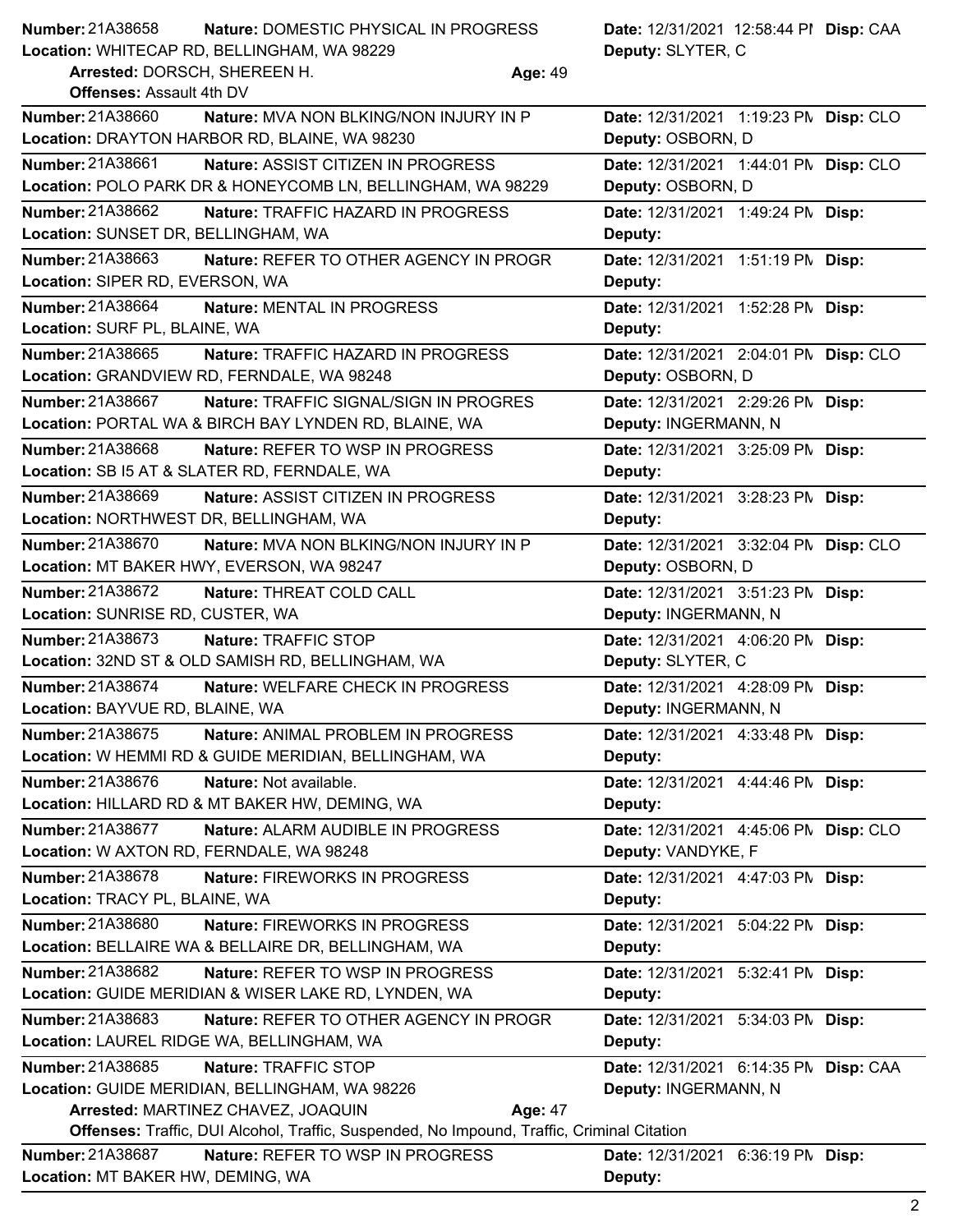| Number: 21A38688<br><b>Nature: TRAFFIC PROBLEM IN PROGRESS</b> | Date: 12/31/2021 6:37:09 PM Disp: CLO  |
|----------------------------------------------------------------|----------------------------------------|
| Location: HANNEGAN RD, LYNDEN, WA 98264                        | Deputy: JAMES, J                       |
| Number: 21A38689<br>Nature: WELFARE CHECK IN PROGRESS          | Date: 12/31/2021 6:42:10 PN Disp: CLO  |
| Location: BIRCH BAY LYNDEN RD, CUSTER, WA 98240                | Deputy: HIGH, M                        |
| Number: 21A38690<br>Nature: TRESPASS IN PROGRESS               | Date: 12/31/2021 6:49:40 PM Disp: CLO  |
| Location: GUIDE MERIDIAN, BELLINGHAM, WA 98226                 | Deputy: WRIGHT, M                      |
| <b>Number: 21A38691</b><br>Nature: ASSIST AGENCY IN PROGRESS   | Date: 12/31/2021 7:07:23 PN Disp: CLO  |
| Location: SB I5 AT & MP 248, BELLINGHAM, WA                    | Deputy: JAMES, J                       |
| Number: 21A38692<br>Nature: MVA NON BLKING/NON INJURY IN P     | Date: 12/31/2021 7:19:06 PM Disp:      |
| Location: CORONADO AV & LAKE WHATCOM BL, BELLINGHAM, WA        | Deputy:                                |
| <b>Number: 21A38693</b><br>Nature: HIT AND RUN COLD CALL       | Date: 12/31/2021 7:44:49 PN Disp: CLO  |
| Location: MITCHELL WAY, BELLINGHAM, WA 98226                   | Deputy: WRIGHT, M                      |
| Number: 21A38694<br>Nature: RUNAWAY COLD CALL                  | Date: 12/31/2021 7:48:37 PM Disp: CLO  |
| Location: W SMITH RD, BELLINGHAM, WA 98226                     | Deputy: WRIGHT, M                      |
| Number: 21A38695<br>Nature: WELFARE CHECK COLD CALL            | Date: 12/31/2021 8:24:37 PM Disp: CLO  |
| Location: SAMISH WAY, BELLINGHAM, WA 98229                     | Deputy: JAMES, J                       |
| Number: 21A38696<br>Nature: WELFARE CHECK IN PROGRESS          | Date: 12/31/2021 8:32:12 PM Disp:      |
| Location: WINDWARD DR, BELLINGHAM, WA                          | Deputy: CHAMBERS, D                    |
| Number: 21A38697<br>Nature: WATCH FOR IN PROGRESS              | Date: 12/31/2021 8:44:22 PM Disp:      |
| Location: BOWEN RD & EASTERBROOK RD, SUMAS, WA                 | Deputy:                                |
| Number: 21A38698<br>Nature: ALARM AUDIBLE IN PROGRESS          | Date: 12/31/2021 8:49:05 PM Disp: CLO  |
| Location: USCANDIA LN, POINT ROBERTS, WA 98281                 | Deputy: HIGH, M                        |
| Number: 21A38699<br>Nature: CIVIL PROBLEM COLD CALL            | Date: 12/31/2021 8:53:19 PN Disp: CLO  |
| Location: GUIDE MERIDIAN, LYNDEN, WA 98264                     | Deputy: WRIGHT, M                      |
| <b>Number: 21A38700</b><br>Nature: MENTAL COLD CALL            | Date: 12/31/2021 9:09:39 PM Disp:      |
| Location: GREENVILLE DR, BELLINGHAM, WA                        | Deputy: HEYSTEK, L                     |
| Number: 21A38701<br>Nature: Not available.                     | Date: 12/31/2021 9:22:29 PM Disp:      |
| Location: E SMITH RD & WAHL RD, BELLINGHAM, WA                 | Deputy:                                |
| Number: 21A38702<br><b>Nature: VANDALISM IN PROGRESS</b>       | Date: 12/31/2021 9:34:34 PM Disp:      |
| Location: WOODLAKE RD, BELLINGHAM, WA                          | Deputy: CHAMBERS, D                    |
| Number: 21A38703<br><b>Nature: MVA INJURY IN PROGRESS</b>      | Date: 12/31/2021 9:40:55 PM Disp: CLO  |
| Location: NORTHWEST DR, BELLINGHAM, WA 98226                   | Deputy: WRIGHT, M                      |
| Number: 21A38704<br>Nature: ATTEMPTED SUICIDE IN PROGRESS      | Date: 12/31/2021 9:49:13 PM Disp:      |
| Location: NORTHWEST DR, BELLINGHAM, WA                         | Deputy: BROWN, E                       |
| Number: 21A38705<br>Nature: ASSIST AGENCY IN PROGRESS          | Date: 12/31/2021 10:06:25 PI Disp:     |
| Location: E BADGER RD, LYNDEN, WA                              | Deputy: HEYSTEK, L                     |
| Number: 21A38706<br>Nature: SUSPICIOUS CIRCUMSTANCES IN PR     | Date: 12/31/2021 10:09:42 PI Disp:     |
| Location: BIRCH BAY LYNDEN RD, CUSTER, WA                      | Deputy: VANDERVEEN, T                  |
| Number: 21A38707<br>Nature: WELFARE CHECK IN PROGRESS          | Date: 12/31/2021 10:17:45 PI Disp: CLO |
| Location: CUSTER SCHOOL RD, CUSTER, WA 98240                   | Deputy: BROWN, E                       |
| <b>Number: 21A38708</b><br>Nature: SECURITY CHECK IN PROGRESS  | Date: 12/31/2021 10:28:03 PI Disp:     |
| Location: FLANNEGAN RD, SUMAS, WA                              | Deputy: VANDYKE, F                     |
| Number: 21A38709<br>Nature: DUI IN PROGRESS                    | Date: 12/31/2021 10:29:30 PI Disp:     |
| Location: S HARBOR LOOP DR, BELLINGHAM, WA                     | Deputy: NIELSEN, A                     |
| Number: 21A38710<br>Nature: FOLLOW UP                          | Date: 12/31/2021 11:02:52 PI Disp:     |
|                                                                |                                        |
| Location: NORTHWEST DR, BELLINGHAM, WA                         | Deputy:                                |
| Number: 21A38711<br>Nature: IMPOUND PRIVATE IN PROGRESS        | Date: 12/31/2021 11:04:17 PI Disp:     |